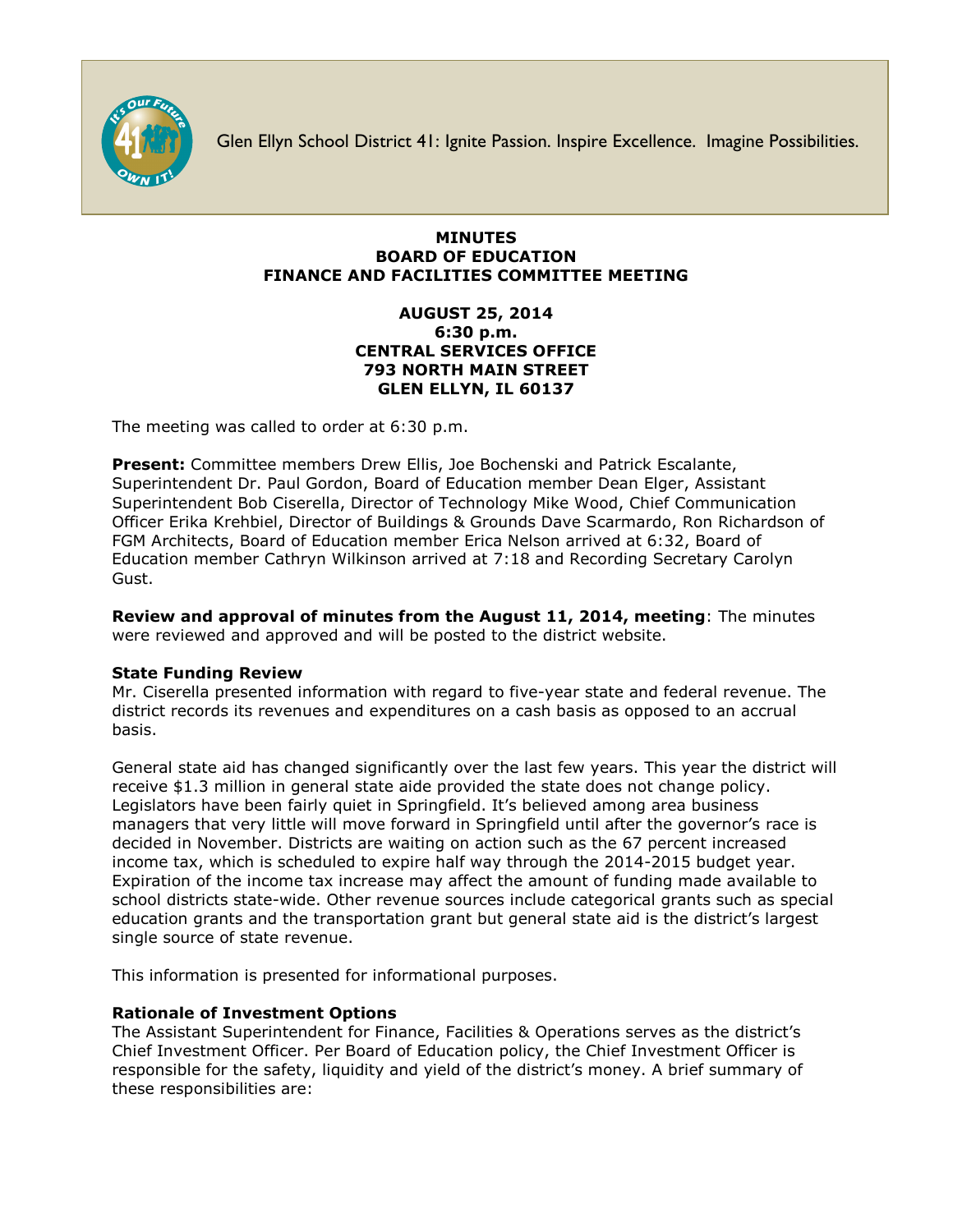- Safety Is the foremost objective of the investment program to ensure the preservation of the investment and to mitigate credit and interest rate risk.
- Liquidity The investment program shall be maintained to meet the ongoing operations of the district and provide for the possibility of unknown emergency financial requirements.
- Yield The return on the investment is secondary to the safety and liquidity of the investment principal. The objective of the investment should be to provide for a relatively fair rate of return given the safety/risk and liquidity of the investment principal.

Over the past several years the district has utilized the services of PMA, a district financial partner. PMA assists the district in budgeting and financial planning and assessing our investment alternatives by annually providing the district with a cash flow analysis and investment plan. Their guidance is used on an ongoing basis by the administration in determining investment options, length of investments and verifying the financial worthiness of a particular investment option. The Chief Investment Officer takes a fiscally conservative approach to investing all district funds. PMA advises investments which afford the district the best return possible in the existing market.

Committee Member Bochenski inquired as to whether or not the Chief Investment Officer actively solicits better investment rates with existing district financial partners. Mr. Bochenski suggested that this occur on a quarterly basis to ensure the district is receiving the best return on its investments.

Committee Member Escalante inquired as to what percentage PMA charges the district for its services. Mr. Ciserella anticipated this question prior to the committee meeting tonight and contacted PMA to confirm that PMA charges the district .1 percent to manage its investments.

Board Member Nelson shared with the committee that PMA serves the district in a consultant capacity working with the district to identify and plan for future expenditures which assists the district in budgeting effectively. Mr. Bochenski would like the Chief Investment Officer to look at the delta between the minimum investment required for PMA to provide these services and the amount the district has invested with PMA. That difference is the amount the Chief Investment Officer should be looking at to ensure the best rate of return is being realized with the PMA investments.

This information will be presented to the committee in the near future.

## **FGM Contract Renewal**

FGM Architects has been the architect of record for School District 41 for the past several years. During this time they have performed a number projects including: 10-year Life Safety Study; project planning for all summer capital projects; Hadley Special Education addition, Phase I of the Master Facility Study and the 2014-15 additions to the district's elementary schools.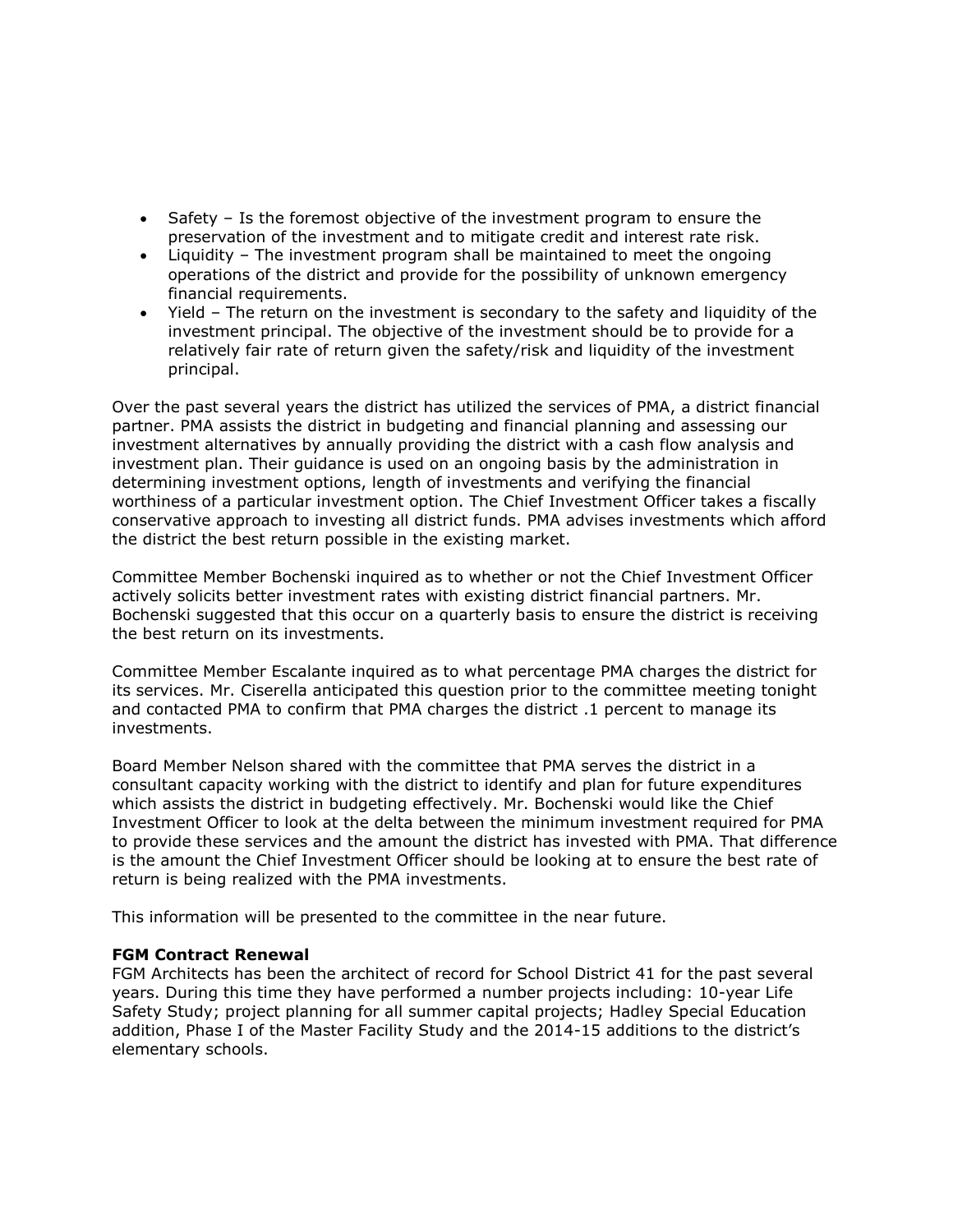The proposed Professional Services Agreement is presented for review. This agreement incorporates all of the anticipated work that will be required of FGM Architects during fiscal year 2015.

Mr. Ciserella presented the contract and amendments. This year is differs from years prior in that the district is in the middle of a major construction project. The FGM contract breaks down the different contracted services as follows:

- **Amendment 30: 2015 General Services**: Provide professional services as requested by the owner. Billed on time and materials basis.
- **Amendment 31: 2015 Master Planning:** Work with district staff to develop Phase II of the district's facility planning model. Billed on a time and materials basis.
- **Amendment 32: 2015 Mobile Classroom Evaluations at Churchill and Hadley Jr. High School:** Inspect all district portable classrooms and complete temporary occupancy permits. Billed as a lump-sum fee of \$3,500.
- **Amendment 33: Roof Evaluations All Sites:** Conduct visual inspection of all building roofs. Scope of work to include update to roof assessment plan. Billed as lump-sum fee of \$1,500.
- **Amendment 34: Roof Replacement Work:** Provide architectural design, competitive bidding and contract administration services for 2015 roof replacement work. The estimated costs associated with this project would be 8% of construction cost.

With regard to Amendment 34, the administration is not yet prepared to make a final recommendation to the committee for roof replacement; therefore, the final scope of work has not yet been determined.

The administration does not have a specific recommendation for capital projects but anticipates summer 2015 capital projects will include roof replacement at some of the buildings. Should the administration decide to go forward with roof replacement, administration will bring forward pricing information to the committee and Board of Education for approval before proceeding with such work.

Discussion was had regarding Amendment 34, with the decision being made that this subject should be brought back to the committee when the administration has a formal recommendation for the project.

## **2014 Fiscal Year End Financial Results**

This subject was tabled because of time constraints. The information will be presented to the committee at the September 8, 2014, committee meeting.

## **Open Items**

None discussed.